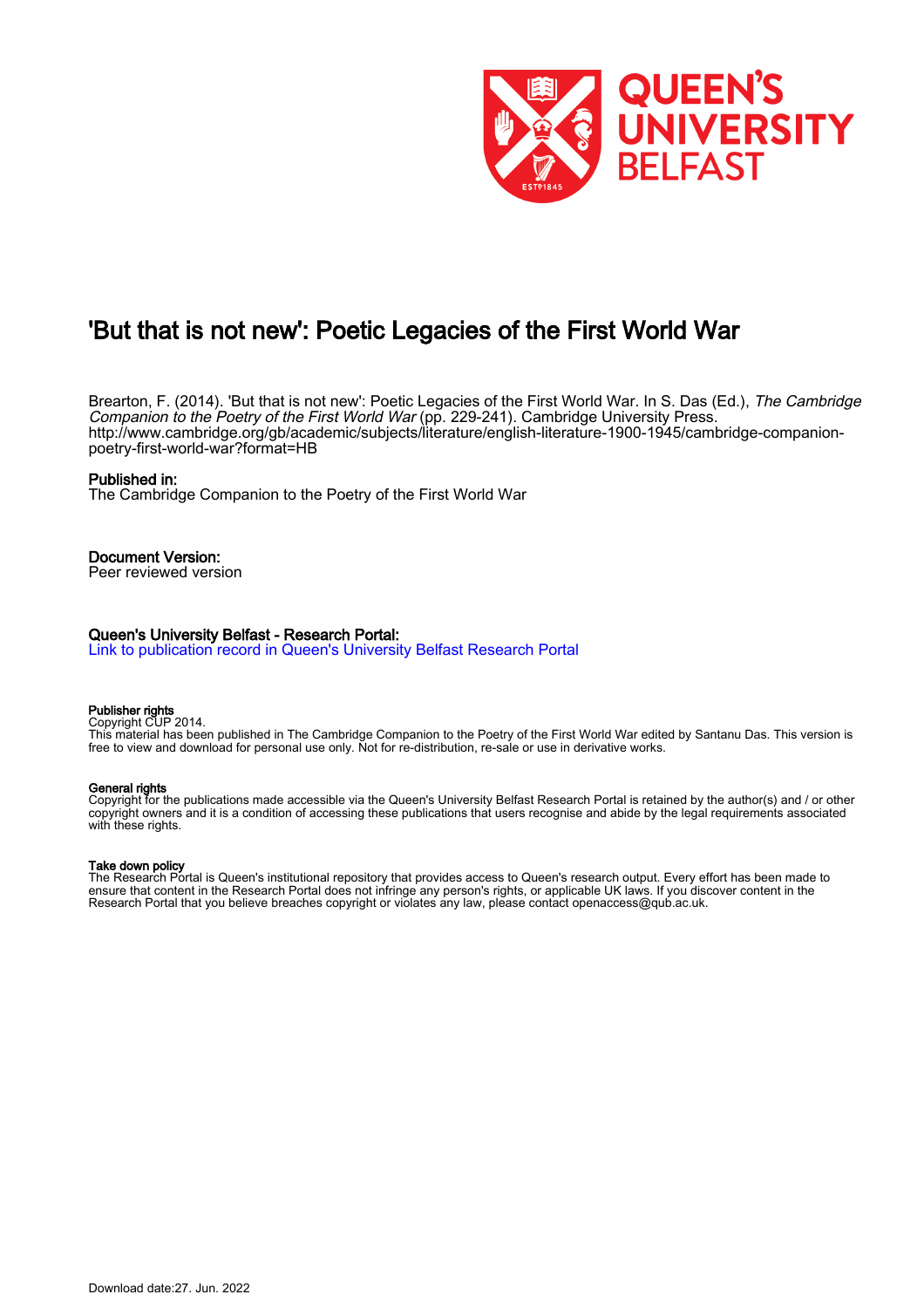# **'But that is not new': Poetic Legacies of the First World War**

*Fran Brearton*

…*I remember*

*Not the war I fought in But the one called Great Which ended in a sepia November Four years before my birth.*[1](#page-2-0)

Vernon Scannell's 'The Great War', first published in 1962, is perhaps the most explicit articulation of a legacy, felt at different times in different degrees, bequeathed to poets across the twentieth century: the inherited 'memory' of a war they did not experience. An historical, literary, and cultural legacy, it is also in some ways an unaccountable one. In *Poems of the First World War* (1988), Martin Stephen points out that:

The Second World War killed roughly five times as many people as did the first, brought untold destruction to civilian populations, and in its final throes unleashed a horror that could – and still can – wipe out life on earth. The facts, and logic, dictate that if any images dominate poetry they should be those of Hiroshima, Dachau, and Stalingrad. Certainly these images appear frequently in modern writing, but it is far easier to find the images of the Great War...<sup>[2](#page-2-1)</sup>

Stephen's historical 'logic', for anyone writing poetry post-1945, seems irrefutable. Nor is the legacy straightforwardly attributable to the literary reputations of its frontline combatants, and their subsequent influence on an Anglophone poetic tradition. If one looks to the 'bigger' war historically, one might also look for the 'bigger' and more influential names of modern literature. As Paul Fussell puts it: 'The roster of major innovative talents who were not involved with the war is long and impressive.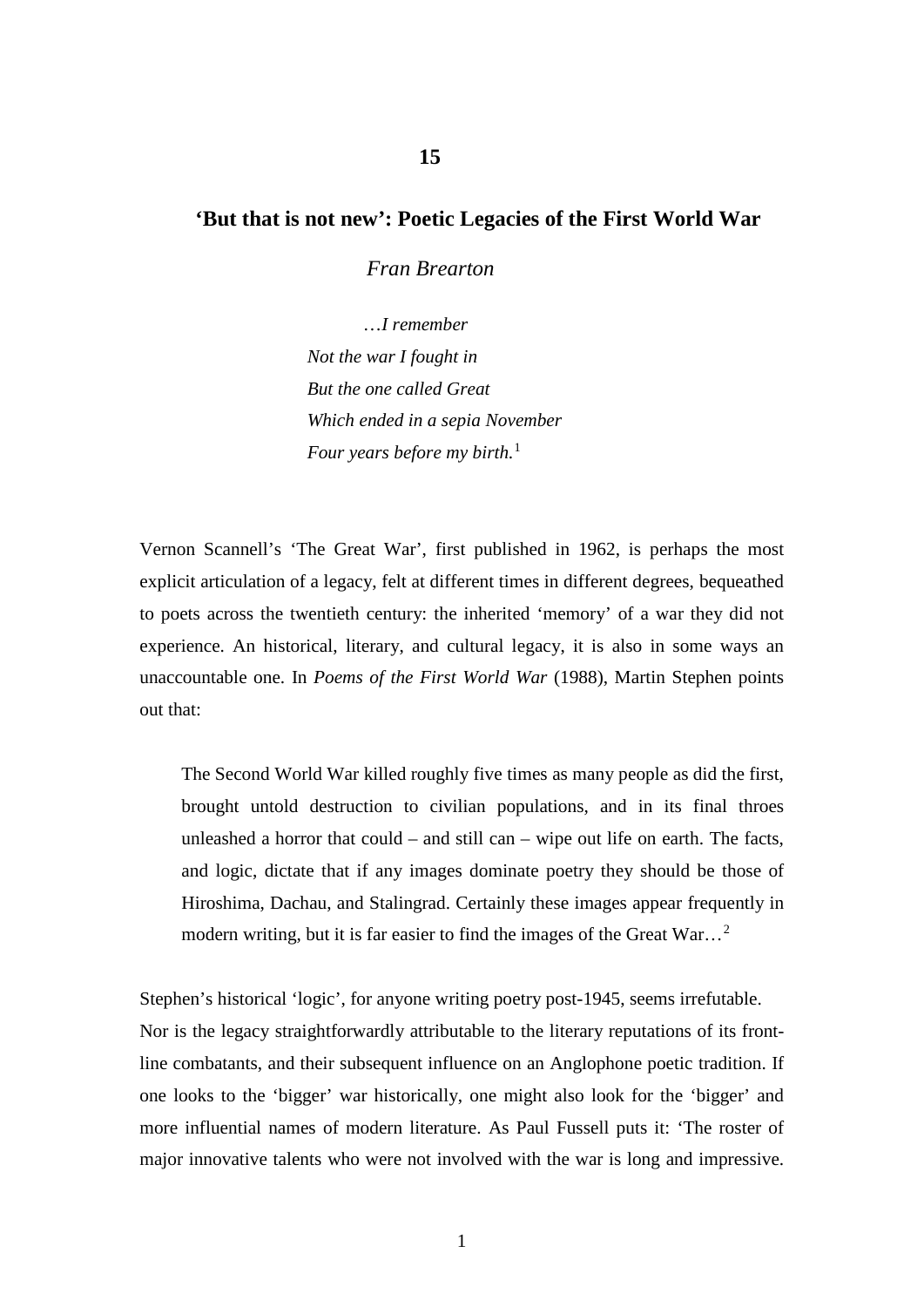It includes Yeats, Woolf, Pound, Eliot, Lawrence, and Joyce – that is, the masters of the modern movement. It was left to lesser talents…to recall in literary form a war they had actually experienced. Sassoon, Graves, and Blunden are clearly writers of the second rank  $^{3}$  $^{3}$  $^{3}$ 

<span id="page-2-1"></span><span id="page-2-0"></span>Yet the facts speak for themselves  $-$  in the war's pervasive presence through the literature of the last century; in a continuing fascination with Owen, Rosenberg, Thomas, and other literary casualties of 1914-18; and in the seemingly insatiable appetite for more work on the subject that the war still generates. As Stephen goes on to note, 'The Great War seems to exert a terrible and perhaps terrified fascination over the modern imagination, and not only in terms of poetry'. The more the Great War is explicated, rationalised, and demythologised by historians, literary critics, writers, film-makers, journalists, *et al*, who feel the compulsion to 'go over the ground again'[4](#page-3-1) – often to fight over it – the more manifest becomes an extraordinary 'fascination' above and beyond the 'facts', an enactment of the very cultural phenomenon that is also under scrutiny.

Paul Fussell's equation of 'involvement' with combat experience, and his almost exclusively male roster of writers in *The Great War and Modern Memory*, serve to equate the 'war poet' with the 'soldier poet'. By extension therefore, the custodian of memory is the 1914-18 veteran. And yet his choice of the word 'recall' is suggestive beyond the combatant (trench warfare) experience his seminal study habitually privileges as embodying the 'memory' of war. To recall (*OED*) is 'to remember'; but first and foremost it is 'to call back', 'to bring back'. In his closing chapter on 'Persistence and Memory', he notes that 'Everyone fighting a modern war tends to think of it in terms of the last one he knows anything about. [...] The act of fighting a war becomes something like an unwitting act of conservative memory, and even of elegy'.<sup>[5](#page-3-2)</sup> Keith Douglas, for example, the World War Two poet killed in action in 1944, three days after D-day, consciously reflects on the 'tautology' inherent in articulating the experience of a subsequent war in 'Desert Flowers':

Living in a wide landscape are the flowers – Rosenberg I only repeat what you were saying – the shell and the hawk every hour are slaying men and jerboas, slaying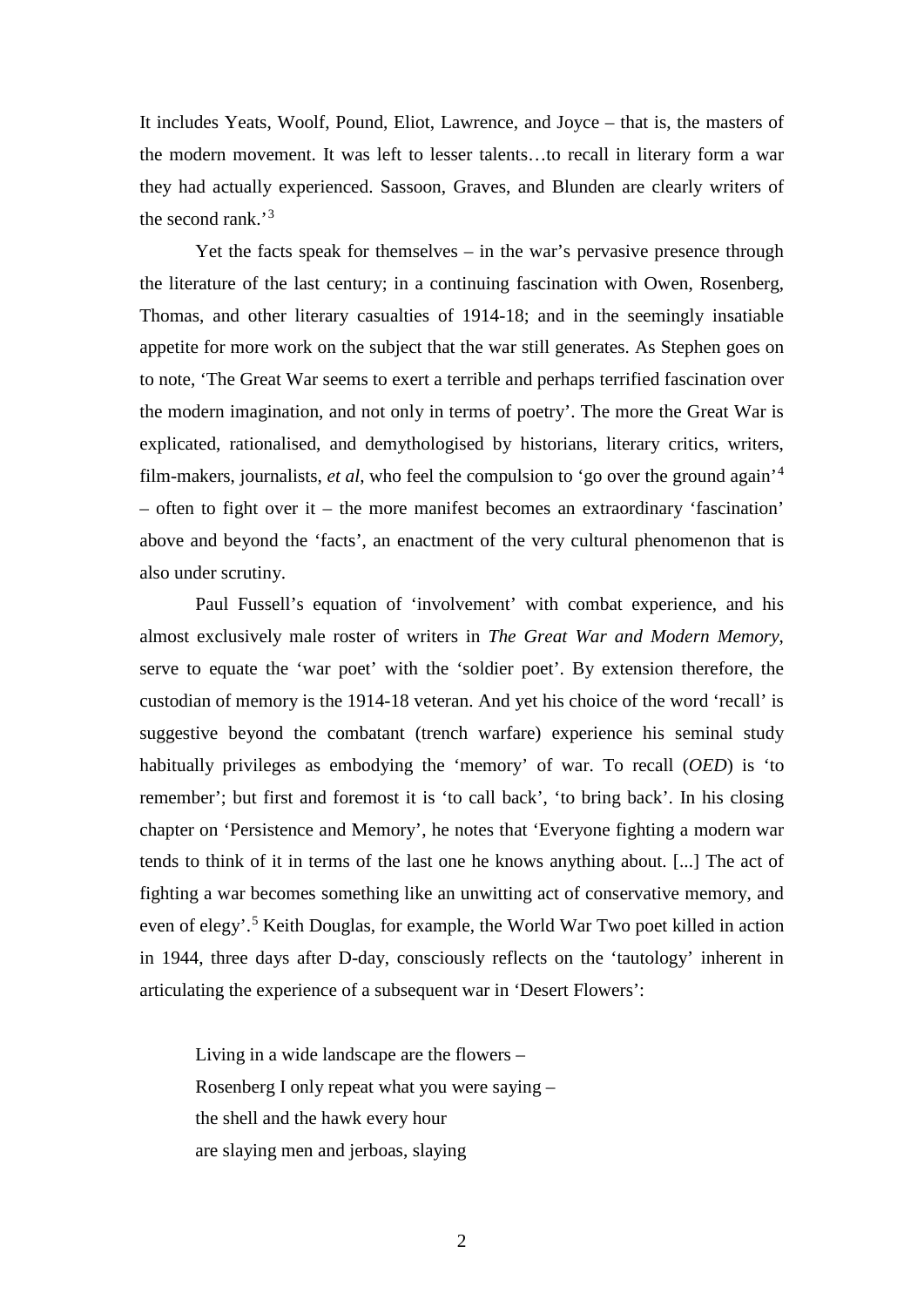the mind: but the body can fill the hungry flowers and the dogs who cry words at nights, the most hostile things of all. But that is not new.<sup>[6](#page-4-0)</sup>

<span id="page-3-2"></span><span id="page-3-1"></span><span id="page-3-0"></span>The poem is both elegy (for Rosenberg) and self-elegy, anticipating as it does his own fate as 'not new'. Douglas's desert war, seemingly remote from Flanders fields, nevertheless reinvokes the familiar landscape of 1914-18 – the rats, Rosenberg's 'poppies whose roots are in man's veins', the continual bombardment, a hostile 'enemy' other than the opposing army (in the Great War, rats, lice, mud). 1939-45 is 'remembered' through 1914-18. Paul Fussell himself – as critic and cultural historian – exemplifies the argument he propounds that the Great War has 'become Great in another sense – all-encompassing, all-pervading, both internal and external at once, the essential condition of consciousness in the twentieth century'.<sup>[7](#page-4-1)</sup> A veteran of World War II, who fought with American forces in France in 1944, he is nonetheless haunted by World War I. *The Great War and Modern Memory* (1975) is powerful and compelling even where it is controversial, one of the most influential texts on war to have been published in the decades since 1945; its 'companion' volume, the subsequent study of the war he fought in, *Wartime: Understanding and Behaviour in the Second World War* (1989) much less so.

Poems that draw on, respond to, and 'remember' the Great War are numerous, (if not as numerous as they once were, of which more anon); but my focus here is on a handful of poems by poets in whose *oeuvres* the war is particularly compelling, for reasons familial, experiential, and generational (and therefore historically specific, coinciding with and in part accounting for, in the 1960s and 1970s, one of several 'revivals' of interest in the Great War). [8](#page-4-2) That is, those whose fathers and uncles fought in the war and survived to share memories directly; or those who have served in the army – those, in other words, for whom the war has been part of their social and cultural landscape, a still-living memory around them. For poets such as Ted Hughes (1930-98) or Michael Longley (b.1939), the act of 'Recalling War', as Robert Graves puts it in 1935, in one of the few of his post-1918 poems to address his own war explicitly, is 'A sight to be recalled in elder days / When learnedly the future we devote / To yet more boastful visions of despair'.<sup>[9](#page-4-3)</sup> It is a remembering forwards as well as backwards. Graves, recalling war at a point in the 1930s where the mood had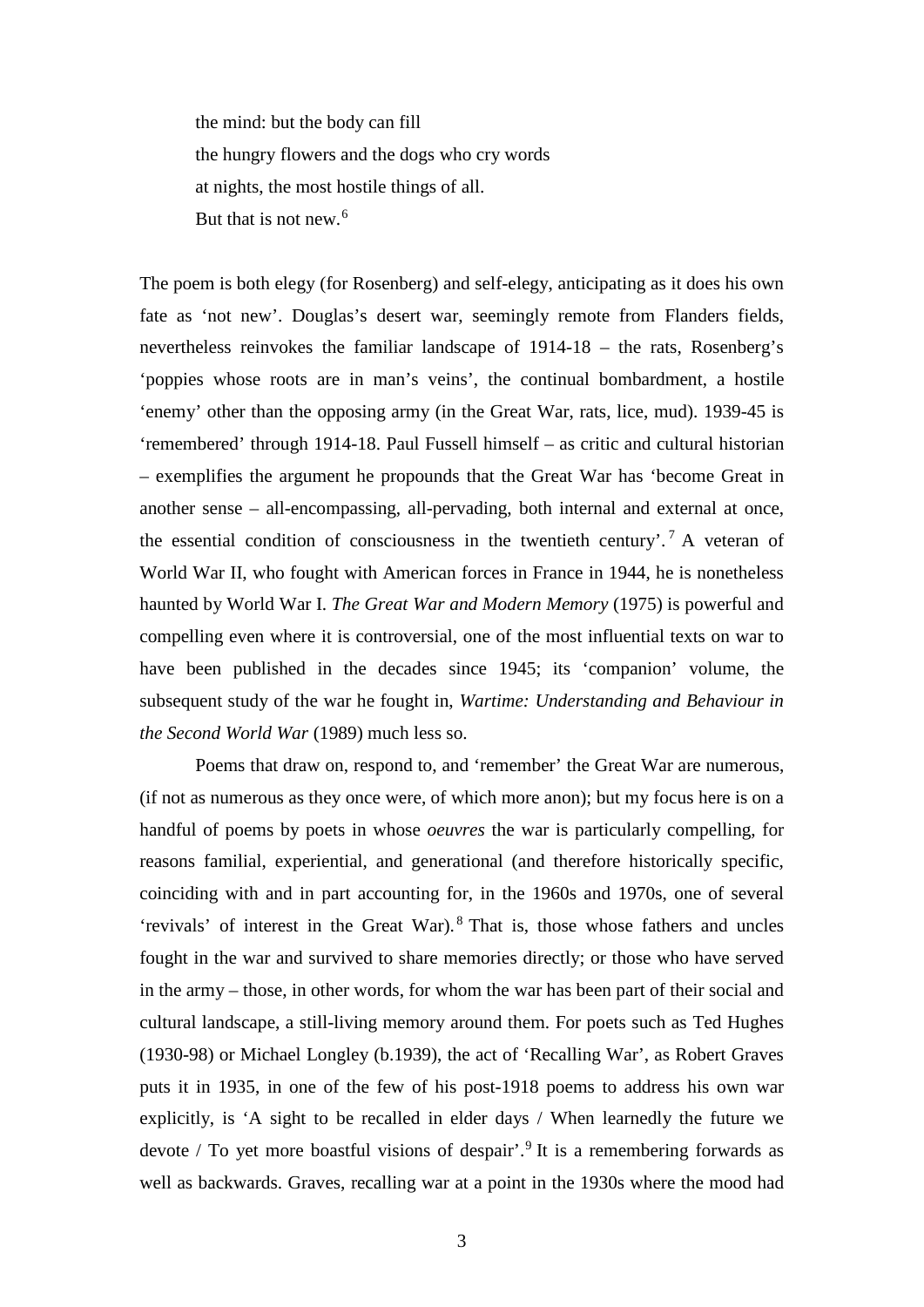already shifted from being 'post-war' to 'pre-war', acknowledges the anachronisms, the 'antiqueness of romance' in wartime ('old importances came swimming back … A weapon at the thigh, surgeons at call…') as against a harsh reality, and anticipates, in 'boastful visions of despair', the cyclical repetition of history and its motifs – what Douglas later finds to be 'not new', and what Longley too, following on from Douglas, finds himself 'nearly repeat[ing]' in the 1970s.<sup>[10](#page-5-0)</sup>

For Vernon Scannell, a veteran of World War Two (who fought in the Middle East and Normandy, and who deserted in 1945), it is the earlier war that liberates his poetic voice in the 1960s. His reputation as a war poet is founded on collections such as *Walking Wounded* (1965) and *Epithets of War* (1969) in which are evident the profound influence of Sassoon, and of the Great War's landscape and motifs, on his own wartime experience. 'The Great War', from 1962, is formally slightly unusual in his *oeuvre* in that it breaks up its own instinctive pull towards (rhymed) iambic pentameter, but the 'default' setting still shadows the lines as his memory too habitually returns to a default setting on the 1914-18 western front:

<span id="page-4-3"></span><span id="page-4-2"></span><span id="page-4-1"></span><span id="page-4-0"></span>Whenever war is spoken of I find The war that was called Great invades the mind: The grey militia marches over land A darker mood of grey Where fractured tree-trunks stand … These things I see, But they are only part Of what it is that slyly probes the heart...<sup>[11](#page-5-1)</sup>

The poem is pulled towards the traditional, even the cliched; its landscape is 'learned' from literary and cultural representation, not experienced directly; what 'invades the mind' here is less the war than inherited 'memory' of it. The poem draws on all the expected Great War elements – 'iron brambles', 'corpses on the wire', 'Duckboards, mud and rats', the 'bugle's hoarse, sweet cry', 'grey earth', 'crimson flowers' – to end, tellingly, with the war's own end in a 'sepia November'. If the poet isn't wearing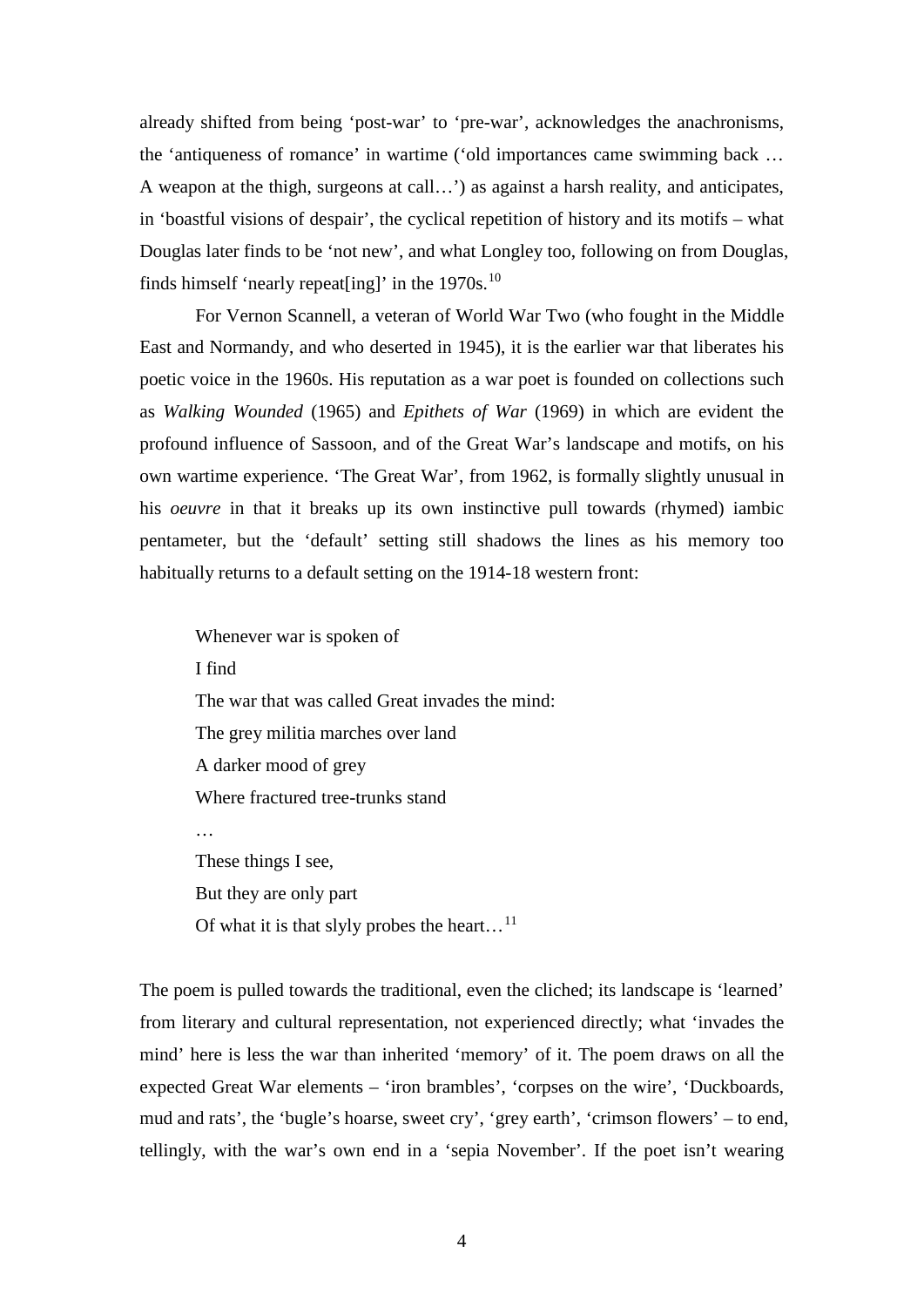rose-tinted spectacles, he is nonetheless aware of the 'sepia' tint of memory, the lure of nostalgic images that both soften and preserve.[12](#page-6-0)

Scannell, in some respects a relatively slight poet, here acknowledges that which 'probes the heart': the seductiveness of the 'tunes' – '*A long, long trail, The Rose of No-Man's-Land*, / *Home Fires* and *Tipperary*' – that 'creep into the mind' (like a creeping barrage); the emotional haunting wherein 'reason darkens'. 'The Great War' is not a poem that reverberates much beyond the fact of emotional identification, although it may trigger that emotion in its reader too. In contrast, a darker haunting is ever-present in the imagination of Ted Hughes, for whom the First World War is part of his childhood landscape – and at the core of the primal, sometimes apocalyptic, thrust of his poems. Hughes's father was one of only 17 survivors of a regiment of the Lancashire Fusiliers slaughtered at Gallipoli, and would sometimes share stories of the war with his son; William Hughes was also, as Elaine Feinstein notes, 'so shattered by the experience' that 'nightmares had him calling out in his sleep'.[13](#page-6-1) The war's effect on the life of the Yorkshire valley in which he grew up was such that Ted Hughes would later write of his home ground:

The people are not detached enough from the stone, as if they were only halfborn from the earth, and the graves are too near the surface. A disaster seems to hang around in the air there for a long time. I can never escape the impression that the whole region is in mourning for the First World War.<sup>[14](#page-6-2)</sup>

<span id="page-5-1"></span><span id="page-5-0"></span>Hughes's mud, blood and violence in the 1950s and 1960s are less stylised and sepiatinted than they are visceral and immediate: in 'Six Young Men', the photograph of local men doomed to die in the Great War that inspires the poem may be 'faded and ochre-tinged', but it becomes the site of 'contradictory permanent horrors' that 'shoulder out / One's own body from its instant and heat'. [15](#page-6-3) 'Bayonet Charge', another poem which shows his debt to Owen, is a nightmare reliving, over and over again, of trauma, another 'permanent horror[s]: 'Suddenly he awoke and was running – raw / In raw-seamed hot khaki, his sweat heavy…'.[16](#page-6-4)

In his introduction to Keith Douglas's poems, Hughes writes:

Owen carried about, in his pocket, photographs of trench horrors which he would evidently have liked to see magnified and put on public display in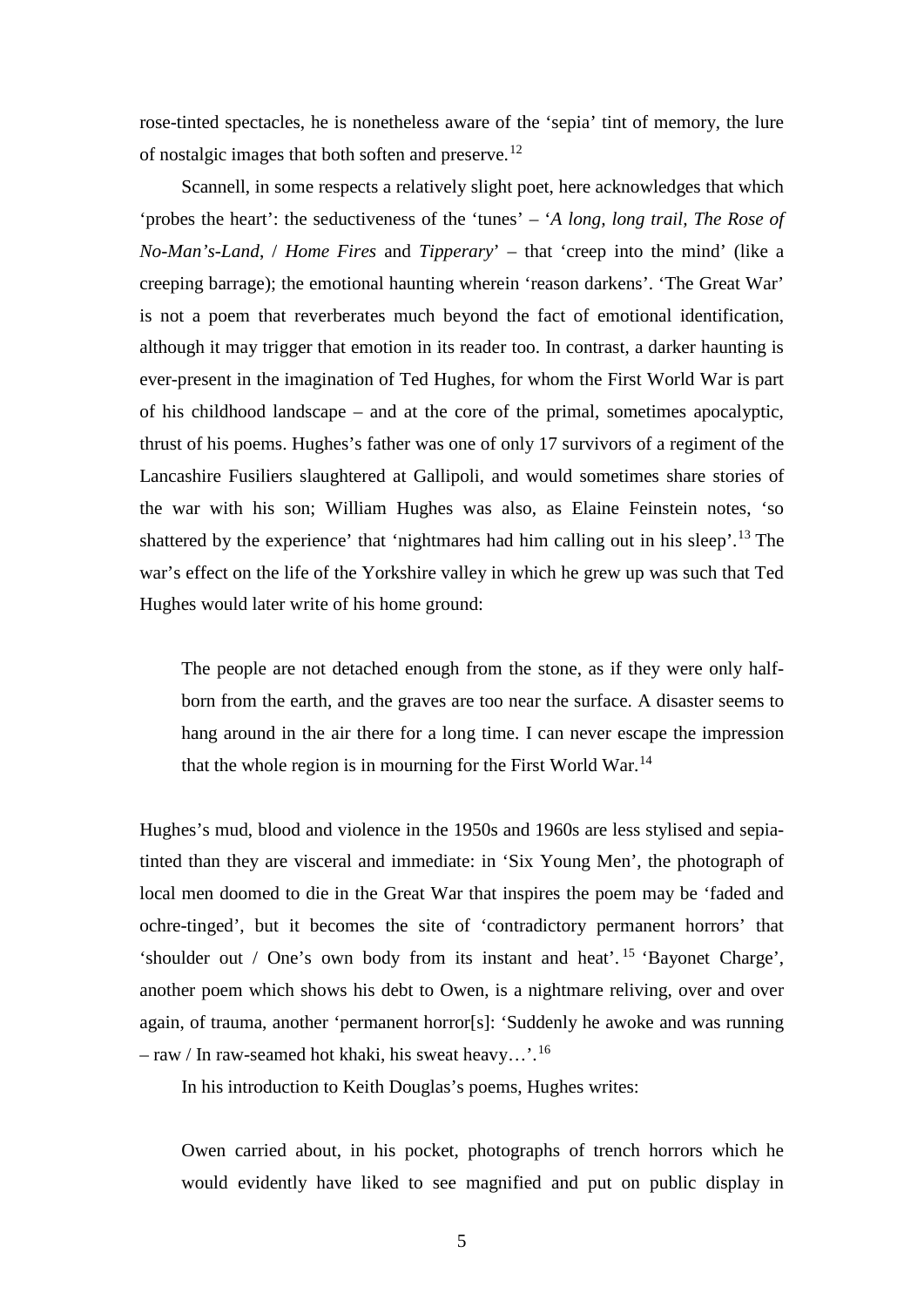London, his idea being to shock his non-participant fellow-citizens into an awareness of the new day dawning in the trenches. One can't help wondering how much of this passionately formulated but frustrated motive diverted itself into the graphic focus and massive, direct appeal of his poetry. When he declared 'The Poetry Does Not Matter' what he also meant was that in the poems nothing mattered but truth to the facts, the deepest possible grasp of the human implications of the facts, and expressiveness – irresistible communication on the most private, the most affecting level. The poetic style which he bred…the basic simplicity, the shocking directness, the colloquial flexibility…was a means to this end...After perfecting this means, and producing a few examples of what could be done with it, Owen died and bequeathed it to others.[17](#page-7-0)

In 'Wilfred Owen's Photographs' (the title not obviously explicable from the body of the poem), confrontation with the 'human implications of the facts' serves as an indictment of those abstract 'virtues' – patriotism, glory, honour, pride – also subverted and redefined by Owen. The poem recounts Parliament's resistance in the 1870s to a call for the abolition of flogging in the British Navy. In a manner reminiscent of the Battle of Waterloo, 'Parliament / Squared against the motion': the 'old school tie' mentality satirised in the poem sees the institutionalised brutality as 'No shame but a monument - / Trafalgar not better known'.

<span id="page-6-4"></span><span id="page-6-3"></span><span id="page-6-2"></span><span id="page-6-1"></span><span id="page-6-0"></span>Yet when the 'cat-o'nine-tails' itself is brought into the house and 'The gentry finger[ing] its stained tails', then 'quietly, unopposed,  $/$  The motion was passed'<sup>[18](#page-7-1)</sup>. The 'stained tails' of the whip are also, in a sense, the bloodstained hands (tails) of the gentry (now between their legs). As Gifford and Roberts note, Hughes has sometimes been criticised for a 'poetry of violence', yet that 'impression' may be 'outweighed by poems that react with horror to human violence',[19](#page-7-2) and to human suffering. Hughes's reading of Owen (as also of Douglas) marks continuities with his own aesthetic; his early war poems illuminate and critique a human capacity for political violence as telling and as discomforting as that offered by his precursors. The 'shocking directness' characteristic of Hughes's style is expressed in a diction, dense and alliterative, that bombards the reader with an extraordinary energy: in 'Bayonet Charge', we are 'dazzled with rifle fire', 'Bullets smacking the belly'; in 'Out' the poet's father is 'recovering / From the four-year mastication by gunfire and mud /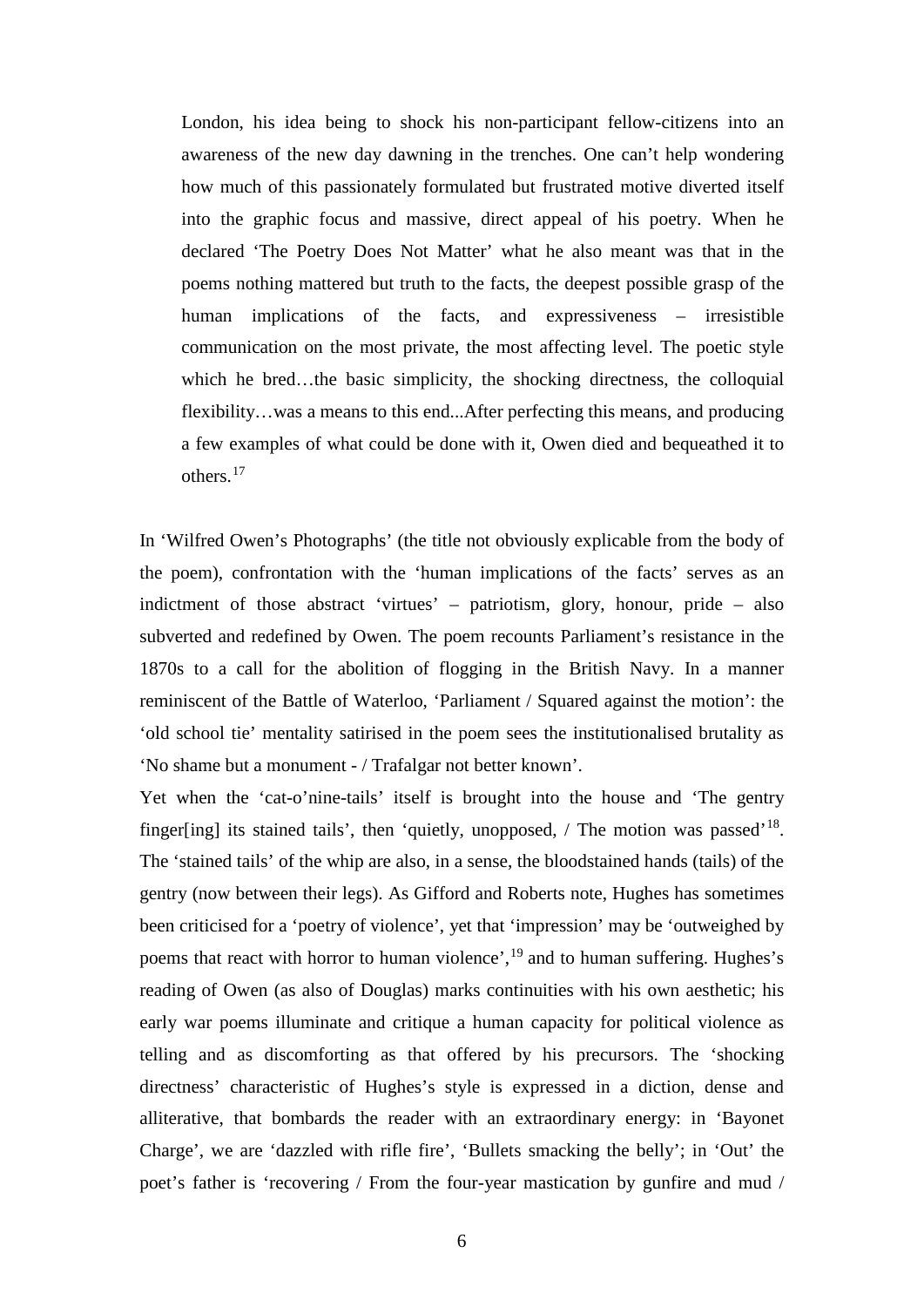Body buffeted wordless … His memory's buried, immovable anchor / Among jawbones and blown-off boots, tree-stumps, shellcases and craters…).[20](#page-8-0)

For Hughes, the Great War landscape expands to underwrite an exploration of man's place in the world, his control over, or control by, the forces of nature. In this, he partly follows Robert Graves (from whom he is otherwise remote in style). Graves's recalling war is also a coming to terms with the experience of war through the evolution of a complex mythological belief system, outlined in *The White Goddess* in 1948. In the introduction to *The White Goddess*, he argues that that poetry was 'once a warning to man that he must keep harmony with the family of living creatures among which he was born…[but] is now a reminder that he has disregarded the warnings, turned the house upside down by capricious experiments in philosophy, science and industry, and brought ruin on himself and his family'.<sup>[21](#page-8-1)</sup> In a passage added to a revised edition of 1952 (the edition read by Hughes), the Cold War and the capability for destruction, evident in the atomic bombs that devastated Hiroshima and Nagasaki in 1945 and confirmed by the post-1945 development of the infinitely more powerful thermonuclear, or hydrogen bomb,  $2<sup>2</sup>$  inform a Gravesian vision that verges on the apocalyptic: 'we have come to be governed, in practice, by the unholy triumvirate of Pluto god of wealth, Apollo god of science, and Mercury god of thieves. To make matters worse, dissension and jealousy rage openly between these three, with Mercury and Pluto blackguarding each other, while Apollo wields the atomic bomb as if it were a thunderbolt.<sup>'[23](#page-8-3)</sup>

The summer of 1914 is often perceived as a watershed, the point in history that marked the beginnings of a new, modern, ironic sensibility, or as Larkin puts it 'Never such innocence again';  $24$  the brutalities of modern warfare in 1914-18 were such that they set the terms for responses to war in 1939-45, for what was not 'new'. But post-war poets drawn to the First World War write from a context where total annihilation, not simply total war, is possible, in which apocalyptic visions are scientifically achievable realities – and that *is* new. While Hughes writes a number of poems directly about the Great War, its landscape and images spill out into other poems about nature – as if it has become as uncontainable as the forces of violence unleashed in the century that followed it. 'November' is a poem in which the war is unmentioned, but everywhere present:

<span id="page-7-2"></span><span id="page-7-1"></span><span id="page-7-0"></span>And again the rains' dragging grey columns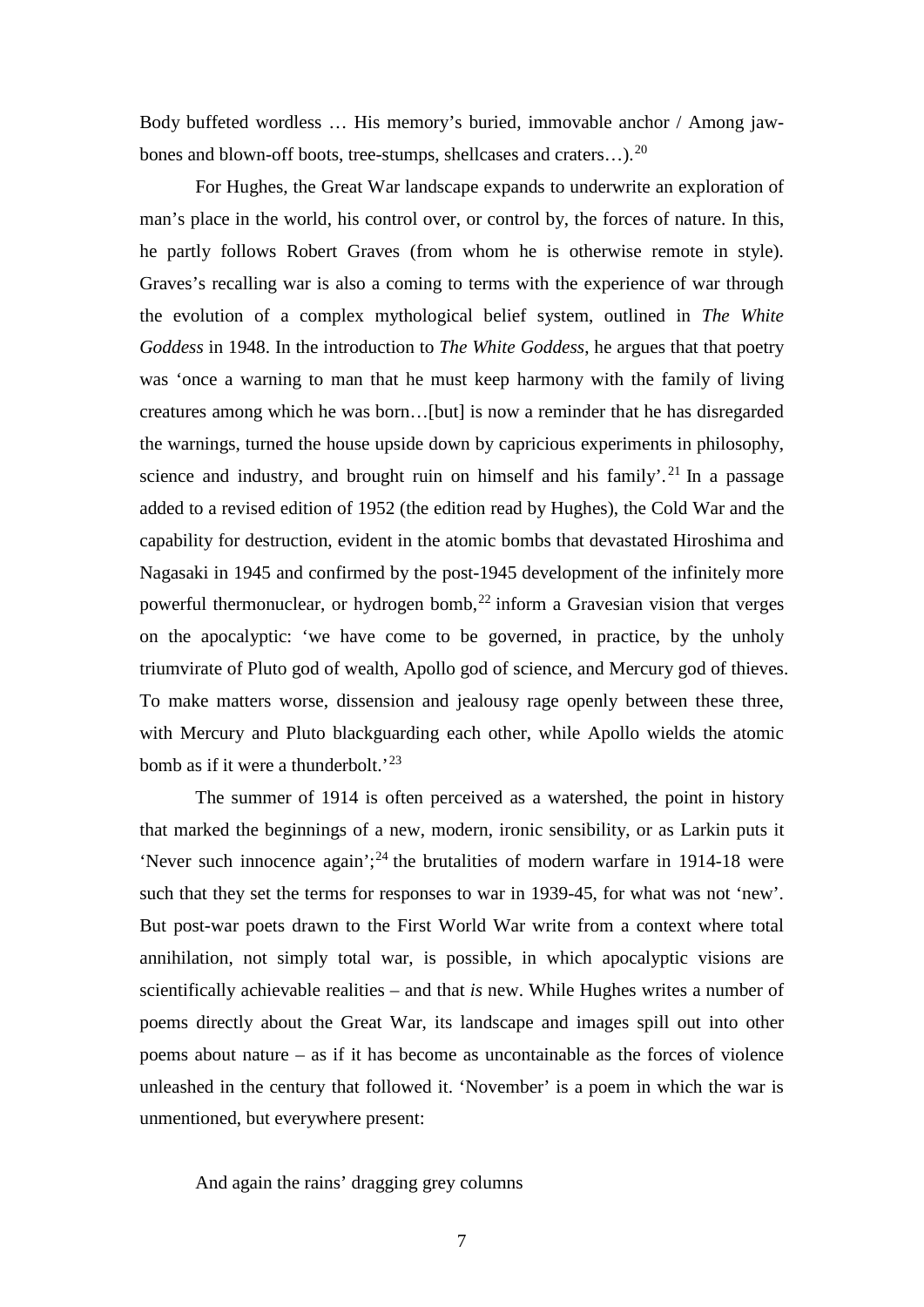<span id="page-8-2"></span><span id="page-8-1"></span><span id="page-8-0"></span>Smudged the farms. In a moment The fields were jumping and smoking; the thorns Quivered, riddled with the glass verticals. […] The hill where the hare crouched with clenched teeth. Rain plastered the land till it was shining Like hammered lead, and I ran...<sup>[25](#page-9-0)</sup>

<span id="page-8-4"></span><span id="page-8-3"></span>The poem is in part derivative of Owen's 'Exposure', where 'war lasts, rain soaks' and 'Dawn…Attacks once more in ranks on shivering ranks of grey', or of 'Spring Offensive' where 'the sky burned / with fury against them'.<sup>[26](#page-9-1)</sup> Its language intimates the moments immediately before and during a trench warfare attack; the tramp in the ditch is taken 'for dead'; the 'keeper's gibbet had owls and hawks / By the neck'. The war becomes more than the sum of its parts in Hughes, here less an 'instrument of policy' that must 'bear its character…measure with its scale', as Clausewitz defined war,<sup>[27](#page-9-2)</sup> than a life/death struggle with the 'predatory, destructive character of nature', of which man is yet still a part.[28](#page-9-3) The sheer size of Hughes's *oeuvre*, and the growing epic ambition of his poem-sequences, are also telling: the poet rains down death and violence, blood and dismemberment, the verbal excess of the poems encompassing both the darkness and a resistance to it, as if the language itself is a counter-blasting life force. In 'Scapegoats and Rabies', the 'dead millions' of ghost- soldiers are:

Marching in their boots, blindfold and riddled, Rotten heads on their singing shoulders, The blown-off right hand swinging to the stride Of the stump-scorched and blown-off legs Helpless in the terrible engine of the boots.<sup>[29](#page-9-4)</sup>

Trying to explain the incommunicability of the Great War experience in language, Robert Graves observed that 'you can't communicate noise. Noise never stopped for one moment – ever'.<sup>[30](#page-9-5)</sup> That noise is the sound of death; but to hear it is to be among the living, not the dead. If one is tempted, amid the sometimes cacophanous verbal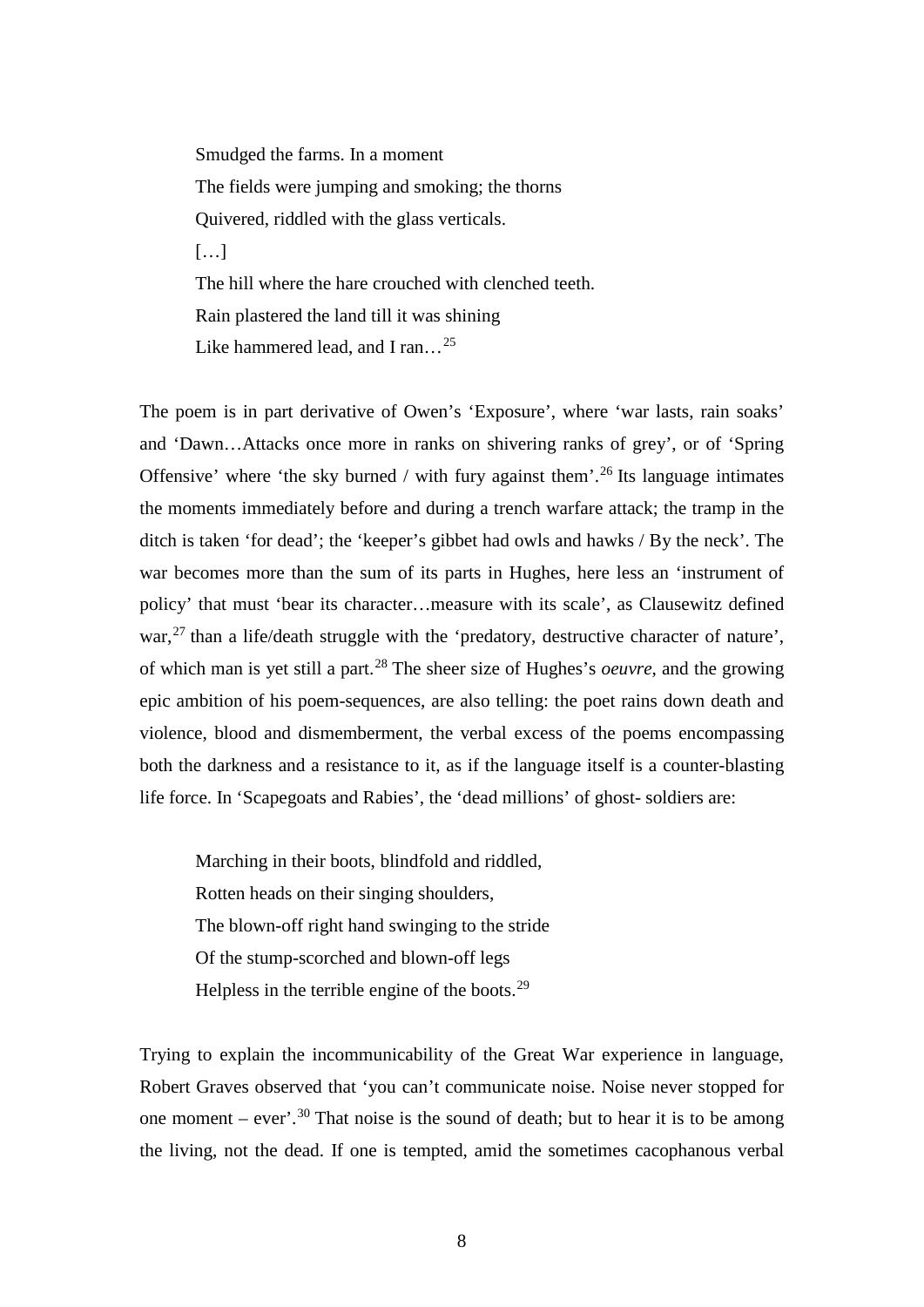din of such poems by Hughes, to cry 'enough', yet to be bombarded with more, that may be part of the point.

<span id="page-9-2"></span><span id="page-9-1"></span><span id="page-9-0"></span>Hughes is one of the most war-haunted of post-1945 British poets (along with Geoffrey Hill and Christopher Logue). In Ireland, the Great War is a subject which Michael Longley has, in the context of the Northern Irish 'Troubles', and in a politically fraught climate, made peculiarly his own. Like Hughes, Longley is the son of an English First World War veteran; for both, an imaginative preoccupation with the Great War informs their writing about the natural world. But the similarities really end there: at odds with Hughes's 'graphic focus', primal energies, and flaunting excess is Longley's elegiac mode and restrained style. (It is to over-simplify of course, but where Hughes reveals a considerable stylistic and thematic debt to Owen, Longley's more obvious Great War precursor, and the subject of a number of his elegies, is Edward Thomas.) Where Hughes, in 'Out', characterises his four-year old self as his father's 'luckless double', in a poem from the mid-1960s, 'In Memoriam', Longley posits his origins, metaphorically, twenty years before his birth, in the landscape of the Great War:

<span id="page-9-5"></span><span id="page-9-4"></span><span id="page-9-3"></span>But, as it was, your proper funeral urn Had mercifully smashed to smithereens, To shrapnel shards that sliced your testicle. That instant I, your most unlikely son, In No Man's Land was surely left for dead, Blotted out from your far horizon. As your voice now is locked inside my head, I yet was held secure, waiting my turn.<sup>[31](#page-10-0)</sup>

The landscape becomes, in Longley's poetry, the origin of much that follows in the  $20<sup>th</sup>$  century, as the historical fault-lines of the Great War period continue to haunt Irish history. Yet as 'In Memoriam' makes clear, it is the private rather than public utterance here – the grief for a father 'lingering in the hall, your bowels on fire, / Tears in your eyes, and all your medals spent' – which gives the poet his elegiac voice. For Longley, as for Hughes, the Great War is an enduring legacy, one which increases in significance through his own development; but in contrast to Hughes, it does not become the archetype for a Manichean struggle between the forces of light and dark.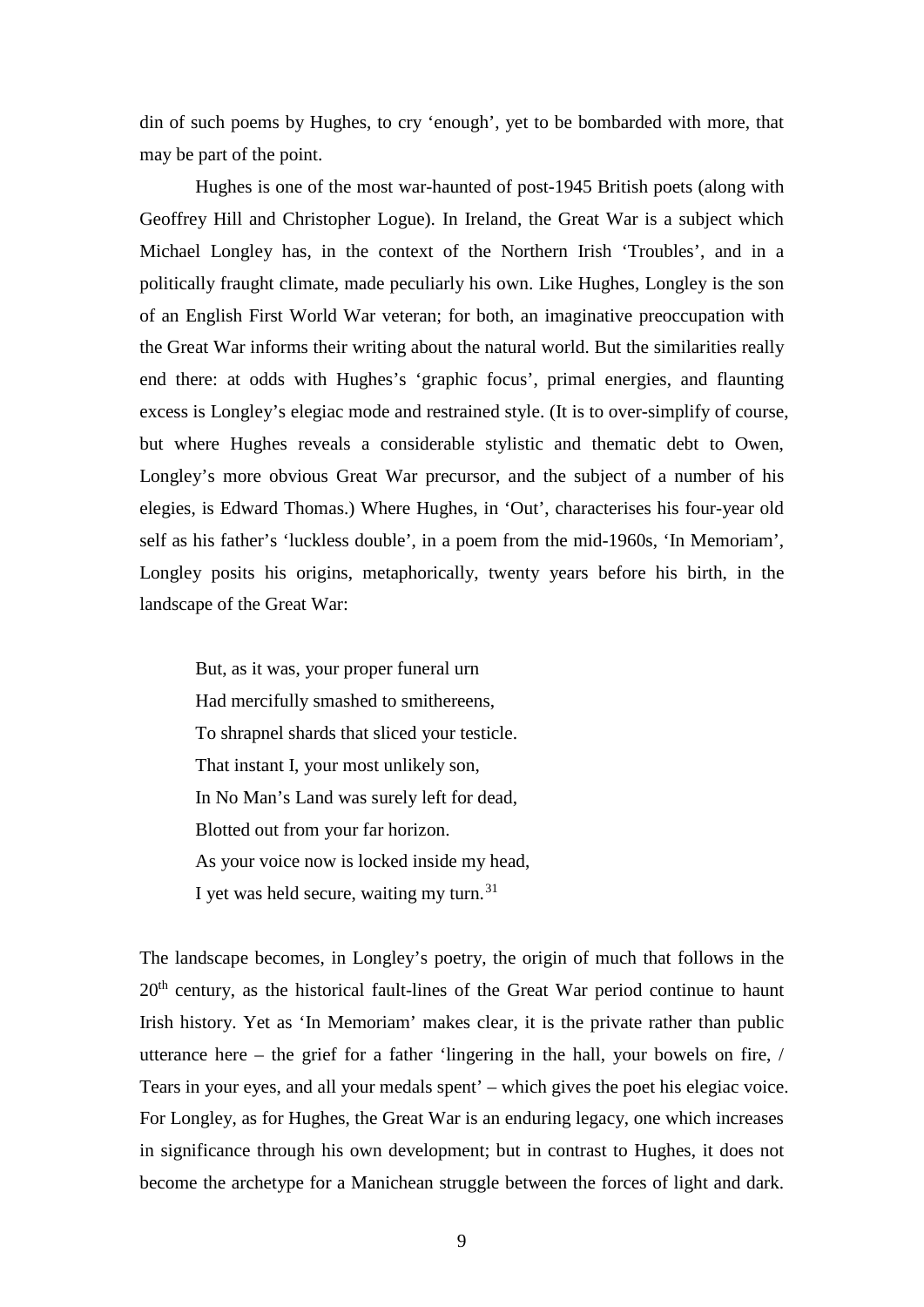Rather, it is a testing ground for poetry's capacity both to remember honestly, and potentially to heal. As he was 'held secure' by the past, that past, it is intimated, will be 'secure' with him, as a custodian of memory. At the close of 'In Memoriam', it is the poet's role 'To summon' imaginatively for his dying father the 'lost wives', 'chorus girls and countesses' of his post-war love affairs to accompany and shield him 'Underground': 'On the verge of light and happy legend / They lift their skirts like blinds across your eyes'.

That his father's 'old wounds woke / As cancer' in 'In Memoriam' resonates on other levels too. War experience is not left behind in 1918; its survivors 'go over the ground again' – emotionally, even physically. History takes us over the ground again too, since in Northern Ireland 'old wounds' resurfaced in 1968 to devastating effect. In 'Wounds', one of the most powerful of all post-war Great War poems, Longley sets 'two pictures from my father's head' of the western front, beside the deaths in Northern Ireland of 'teenage soldiers, bellies full of /Bullets and Irish beer', and a 'bus conductor' who was:

<span id="page-10-0"></span>….shot through the head By a shivering boy who wandered in Before they could turn the television down Or tidy away the supper dishes. To the children, to a bewildered wife, I think 'Sorry Missus' was what he said.[32](#page-11-0)

The 'landscape of dead buttocks' in 'Wounds' over which his father followed for 'fifty years' is a permanent condition: past and present are telescoped into a terrifying continuity. War is no longer something incomprehensible and 'elsewhere' since it encroaches on domestic, private space. So from its private, familial beginnings, the Great War has expanded, looking forwards as well as backwards, to become the direct subject of more than twenty of Longley's poems, indirectly informing many more – the elegies for Troubles victims, such as 'Wreaths'; poems about World War Two and the Holocaust (as in 'Ghetto'); poems from Homer's *Iliad* (notably 'Ceasefire'). In 'Edward Thomas's Poem' he describes Thomas as 'The nature poet turned into war poet as if / He could cure death with the rub of a dock leaf'.<sup>[33](#page-11-1)</sup> The poem qualifies ('as if') any claim that might be made for what war poetry can or cannot do, in its curative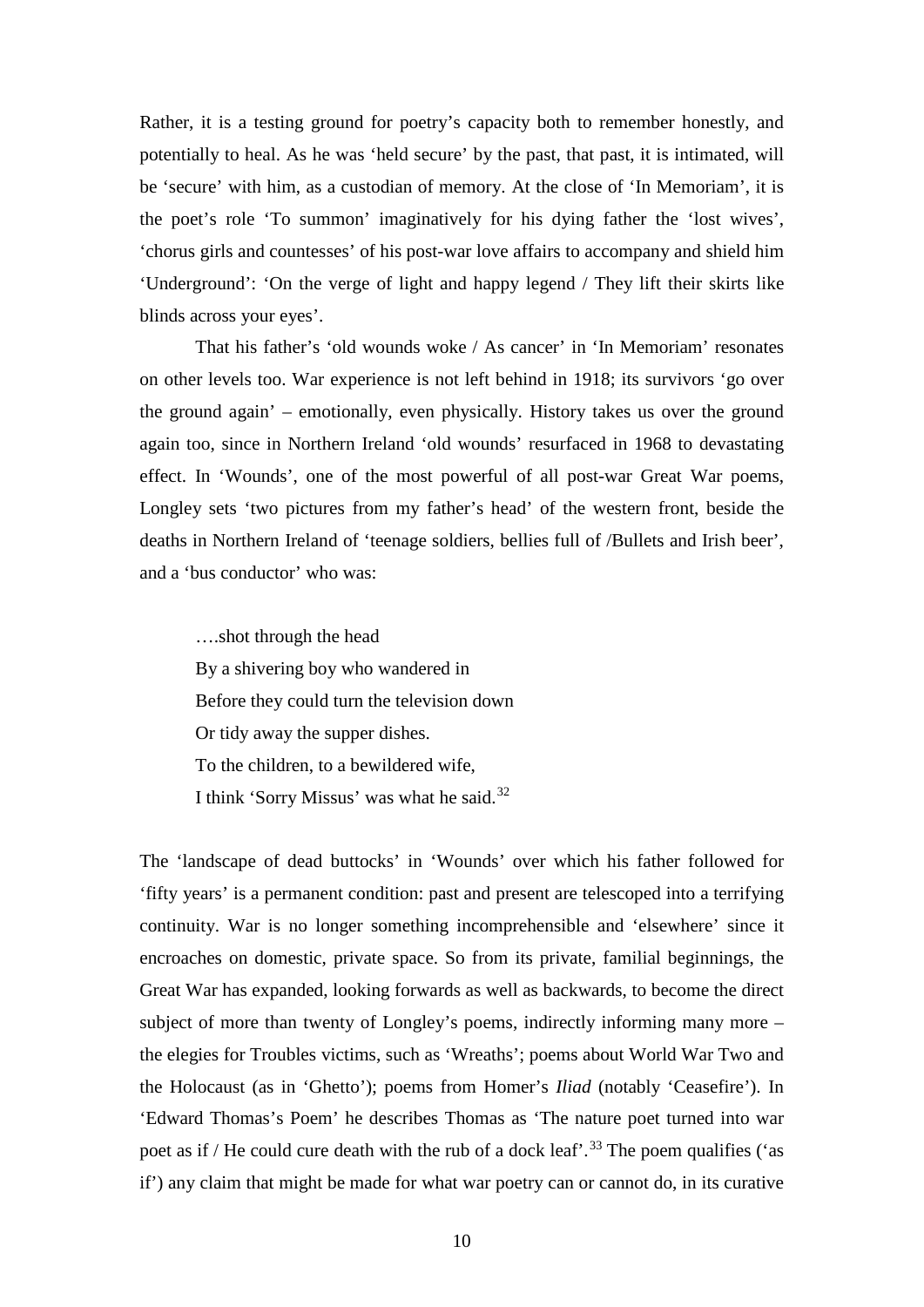or consolatory aspirations; at the same time, the memory-work these poems undertake is a means of understanding a contemporary condition, and their care and precision with language is a felt ethical responsibility as well as a stylistic trait. '[A]s Wilfred Owen stated over 50 years ago', he writes, 'it is the artist's duty to warn, to be tuned in before anyone else to the implications of a situation'.[34](#page-12-0)

Longley, and other poets writing out of conflict, look to the Great War, and to the example set by poets in the Great War, as a means of evaluating their own role and responsibility. And they understand them differently: witness the divergent readings of Owen by Hughes, Longley, or Seamus Heaney. In *The Government of the Tongue,* Heaney's reflections on song and suffering lead him to describe 'Wilfred Owen, and others like him in the trenches of Flanders' as 'among the first of a type of poet…who looms as a kind of shadowy judging figure above every poet who has written subsequently…[who] represents poetry's solidarity with the doomed, the deprived, the victimized, the under-privileged'.<sup>[35](#page-12-1)</sup> Yet ultimately, he eschews the aesthetic he attributes to Owen, drawn instead to Mandelstam and the poets of Eastern bloc countries whose 'situation', he argues, 'makes them attractive to a reader whose formative experience has been largely Irish'.[36](#page-12-2) In contrast to Longley, the Great War does not haunt Heaney's imagination. If this might seem surprising in a Troubles elegist of Heaney's calibre, it does suggest that the poetic legacy of the Great War is not separable from its political legacy in a way more readily apparent in Ireland than in England, and that an Irish (or indeed English) 'formative experience' can be infinitely variable. As John Horne noted recently:

<span id="page-11-1"></span><span id="page-11-0"></span>…[The Great War] contributed decisively to the major turning-point of twentieth century Irish history, 1913-1923, which saw a polarisation and realignment of national and political identities that has lasted to the present. Since divergent versions of the war experience lay at the heart of those opposed identities, it is not surprising that the war's legacy should have proved so contested nor that Irish war experiences – North and South, male and female, military and civilian, unionist and nationalist – should so rarely be placed in a common framework.[37](#page-12-3)

In the only poem in which he addresses the Great War directly, 'In Memoriam: Francis Ledwidge', Heaney struggles with a legacy he cannot reconcile with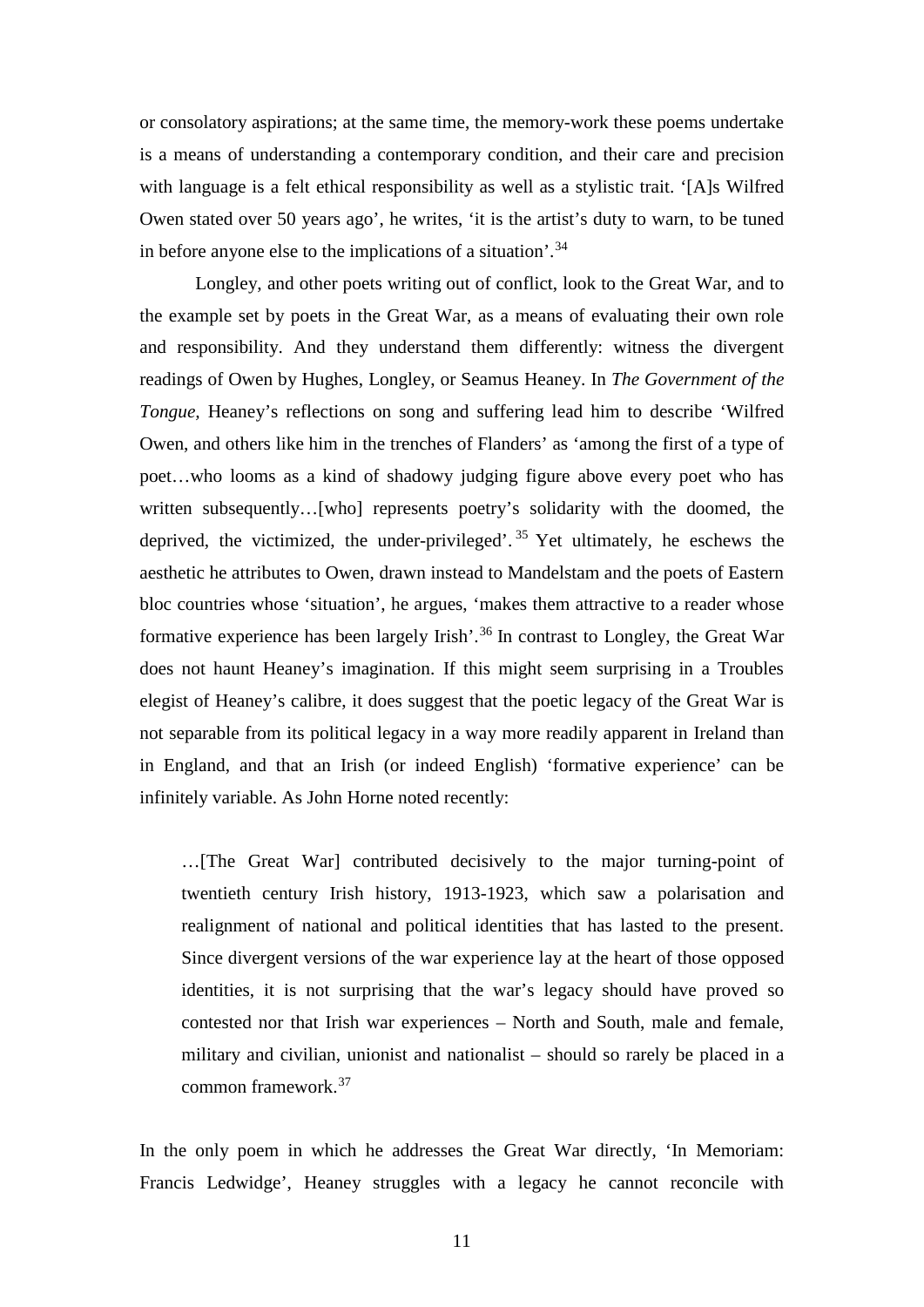subsequent 'realignment[s]'. Ledwidge, the Irish Catholic nationalist poet and British army soldier killed in 1917 is, for Heaney, 'our dead enigma' in whom 'all the strains / Criss-cross in useless equilibrium'.<sup>[38](#page-13-0)</sup> Competing histories converge on the poem, as on the Great War battlefields, and they get stuck there; the poem's only resolution (with an echo of Owen's 'Strange Meeting') is that both Protestant and Catholic dead 'consort now underground'. It is as if the legacy left by Ledwidge has become culturally unintelligible to a writer of Heaney's particular experience; at the same time, the poem takes on the burden of a legacy it does not understand to perform its own act of recovery.

'The doddery English veterans are getting / Fewer', Longley writes in 1994, 'and point out to fewer doddery pals / Hill Sixty, Hill Sixty-one, Poelkapelle'.<sup>[39](#page-13-1)</sup> The last British combat veteran of the Great War died in 2011; the last survivor of trench warfare in 2009. No-one now can have the privilege, or pain, of firsthand memories from the Great War shared with them, and the effect that may have on the war's legacy as it has manifested itself thus far is as yet unknown. Yet some changes are evident. In *The Great War and Modern Memory*, in 1975, Fussell writes that:

<span id="page-12-3"></span><span id="page-12-2"></span><span id="page-12-1"></span><span id="page-12-0"></span>The whole texture of British daily life could be said to commemorate the war still. It is remembered in the odd pub-closing hours, one of the fruits of the Defence of the Realm Act…The Great War persists in many of the laws controlling aliens and repressing sedition and espionage. "D"-notices to newspapers, warning them off 'national-security matters,' are another legacy. So is Summer Time. So are such apparent universals as cigarette-smoking, the use of wristwatches […] Egg and chips became popular during the war because both bacon and steak were scarce and costly. It…remains a staple of public menus [...] A sign of the unique persistence of the war in England is literally a sign, above a large section of shelves in Hatchard's Bookshop, Piccadilly. I have seen nothing like it in any other country. It reads: 'Biography and War Memoirs,' in recognition of a distinct and very commonly requested English genre. […] The current economic bankruptcy of Britain is another way it remembers. From 1914 to 1918 its gold reserve diminished dramatically. The beneficiary was the United States…[40](#page-13-2)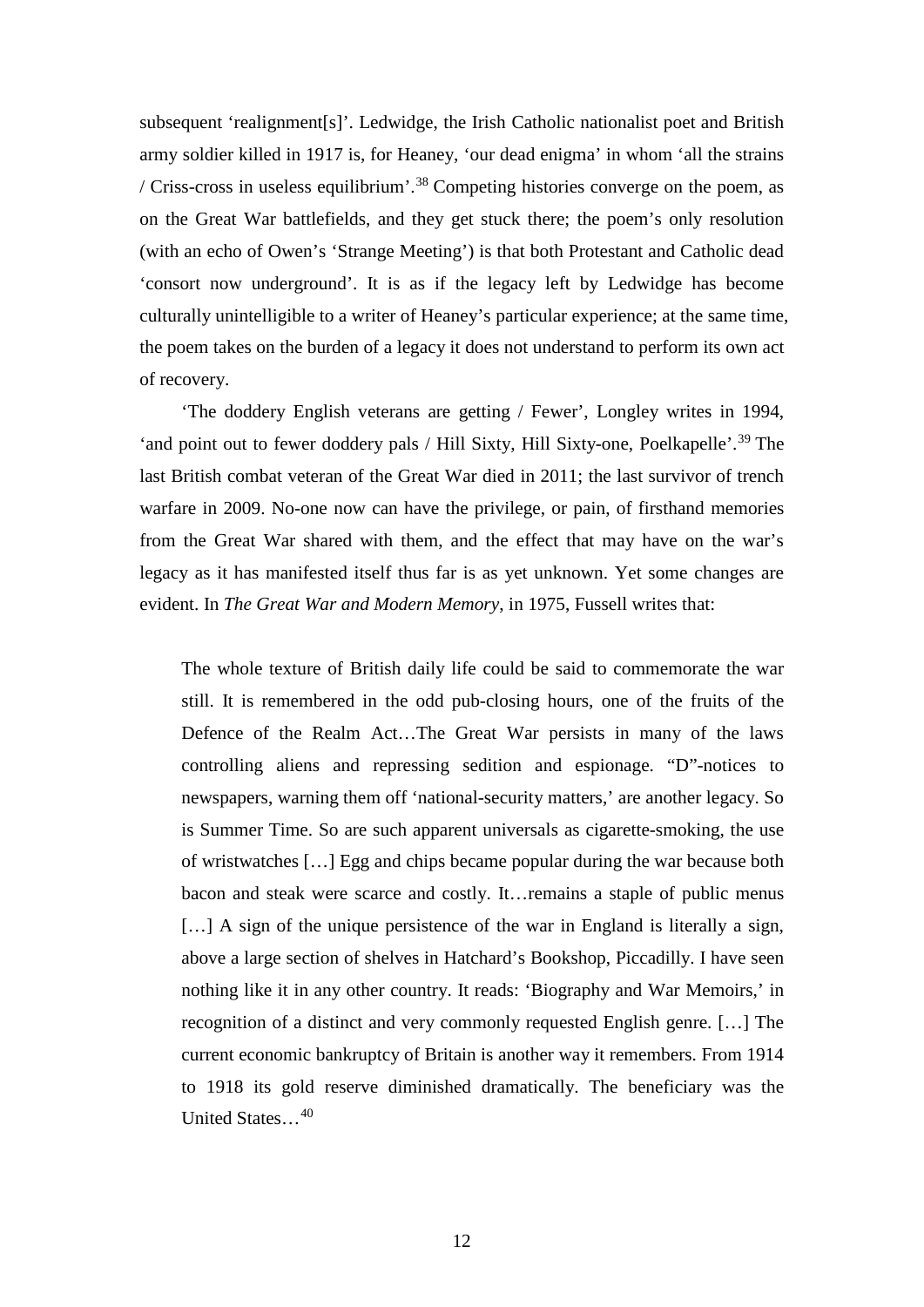Such passages now commemorate not only 1914-18, but aspects of 'British daily life' that have disappeared in the decades since the 1970s. If egg-and-chips remains popular, and the clock changes endure for practical reasons, the 'odd pub-closing hours' have gone; so too has 'cigarette smoking' as a 'universal' (it's now, indeed, a prohibited activity in public places); the sign in Hatchard's has long disappeared – noone there remembers it; media culture has been transformed since the 1990s, in large part through technological developments; the global financial situation of the last decade, and the shifts in economic power, render his argument historical too. The world Fussell describes was still relatively familiar through the 1980s, but it has become less recognisable to a generation born since then, and is now itself the stuff of nostalgia.

A number of centenaries loom in which the Great War will be commemorated by a society for whom it stands now at the same remove the 1815 Battle of Waterloo stood for its participants. That the Great War's literature will endure seems certain; whether the war will prove, in the future, and for a new generation of poets, as hauntingly pervasive a 'remembered' presence in the fabric British and Irish verse as it has been through the  $20<sup>th</sup>$  century, may be less so. Yet as more and more images of the early  $20<sup>th</sup>$  century emerge, they can still, it is apparent, '[f]resh images beget'.<sup>[41](#page-14-0)</sup> For Sinéad Morrissey in 'Electric Edwardians' (2008), a poem inspired by the 1901-6 films of Mitchell and Kenyon, the long-dead wave their handkerchiefs with a poignant immediacy from the recovered footage 'at whoever may prove their witness: /themselves, their wives, coal miners, tram conductors, / Boer War veterans…not to mention the unthinkable yet-to-be-born,  $/$  not to mention me'.<sup>[42](#page-14-1)</sup> It is also, in its collapse of time and space, past and future, an elegy for the not-yet-dead of the Great War:

<span id="page-13-2"></span><span id="page-13-1"></span><span id="page-13-0"></span>children linger longest in the foreground, shoving, lampooning, breaking the line, or simply staring back at us, across the lens's promise

as though we still held Passchendaele in our pockets and could find a way to save them.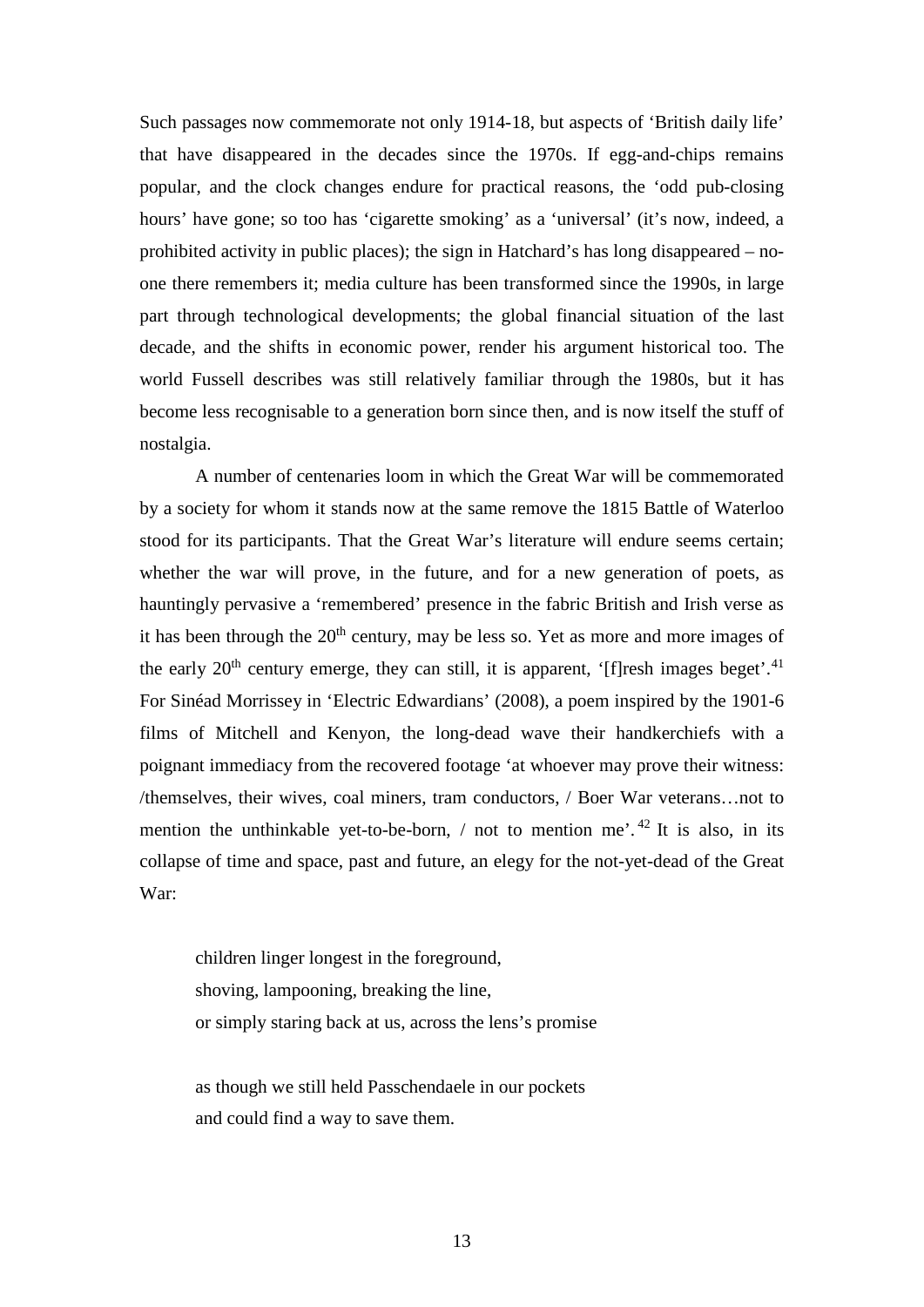Their fate foreshadowed in the broken 'line', the ghost children 'staring back at us' are emblematic of a century's victims, from the Great War through the Holocaust and into the present day, for whom the 'promise' of the future is broken too. They cannot now be saved, yet insisting from beyond the grave on their presence in the 'foreground' of the mind, and stored in the poem's memory, they 'linger longest'.

<u>.</u>

<sup>6</sup> Keith Douglas, *The Complete Poems*, intro. Ted Hughes (Oxford: OUP, 1987), 102.

<sup>7</sup> Fussell, *The Great War*, 321.

<sup>8</sup> The first of these popularly begins with the publication of E.M. Remarque's *All Quiet on the Western Front*, followed by a stream of war memoirs in the late 1920s and early 1930s; the second, in the 1960s, is marked by such productions as *Oh What a Lovely War*, together with new histories, and anthologies of Great War poetry; the third might be placed in the late 1990s/early 2000s, and the respective 80/90 year Armistice commemorations, the last for which any British wartime veterans were still alive.

<sup>9</sup> Robert Graves, *Complete Poems: Vol. 2*, ed Beryl Graves and Dunstan Ward (Manchester: Carcanet, 1997), 92.

<sup>11</sup> Scannell, *Selected Poems*, 39-40. Although it is to speculate about numerology, the broken pentameter brings the number of lines in the poem to 45, marking the end of the second war, and 'terror ticks on wrists at zero hour' on line 14, the date the first war began.

 $12$  The function of sepia in photography was to help prevent black and white images from degrading over time, as well as rendering them less stark visually.

<span id="page-14-1"></span><span id="page-14-0"></span><sup>13</sup> Elaine Feinstein, *Ted Hughes: The Life of a Poet* (London: Weidenfeld and Nicholson, 2001), 6.

<sup>14</sup> Quoted in Keith Sagar, ed., *The Achievement of Ted Hughes* (Manchester: MUP, 1983), 10.

<sup>15</sup> Ted Hughes, *Collected Poems*, ed. Paul Keegan (London: Faber, 2003), 45-6.

<sup>16</sup> Ibid., 43.

<sup>17</sup> Hughes, 'Introduction' to Keith Douglas, *Complete Poems*, p.xxvi

<sup>18</sup> Hughes, *Collected Poems*, 78-9.

<sup>19</sup> Terry Gifford and Neil Roberts, *Ted Hughes: A Critical Study* (London: Faber, 1981), 13.

<sup>1</sup> Vernon Scannell, 'The Great War', *Selected Poems* (London: Allison & Busby Ltd., 1971), 40.

<sup>2</sup> Martin Stephen, *Poems of the First World War: 'Never Such Innocence'* (1988; London: J.M. Dent, 1993), 289.

<sup>3</sup> Paul Fussell, *The Great War and Modern Memory* (London: OUP, 1975), 313-14.

<sup>4</sup> The phrase is Edmund Blunden's. See the 'Preliminary' to *Undertones of War* (1928; London: Penguin, 1982), 8.

<sup>5</sup> Fussell, *The Great War*, 314.

<sup>10</sup> See Michael Longley, 'Bog Cotton', *Collected Poems* (London: Jonathan Cape, 2009), 136.